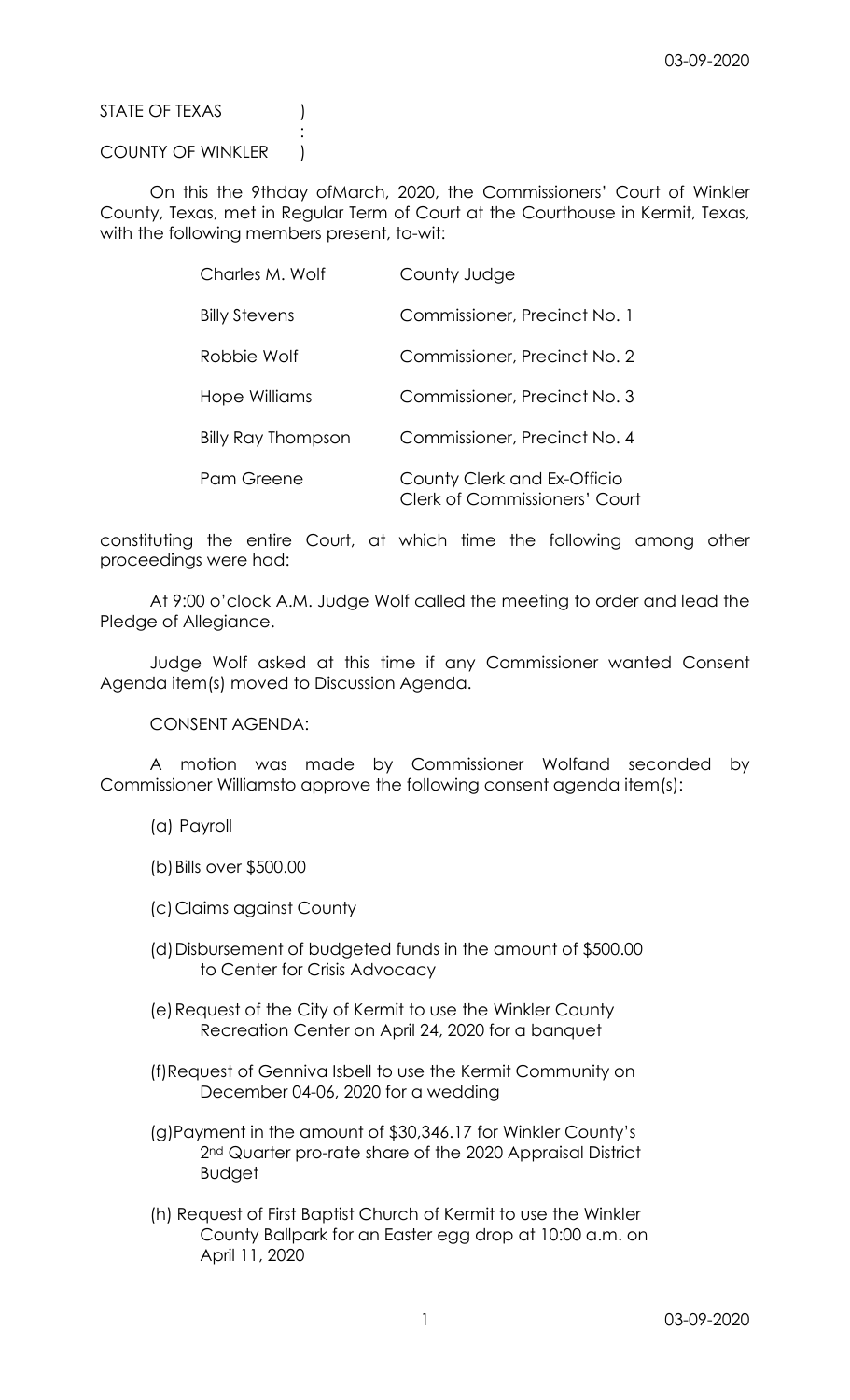- (i)Payment to Vulcan Materials Company in the amount of \$23,964.77 for asphalt pre-mix from budgeted lateral road funds
- (j) Payment to Dell Marketing L.P. for fifteen(15) computers and ten (10) sound bars in the amount of \$17,743.25 from budgeted funds
- (k)Payment to Dell Marketing L.P. for two (2) computers for Precinct No. 2 in the amount of \$2,675.36 from budgeted funds
- (l)Payment to D. K. Boyd Land & Cattle Co., for caliche and topsoil in the amount of \$6,650.00 from budgeted lateral road funds
- (m)Payment to County Judges' and Commissioners' Association of Texas for annual County dues in the amount of \$1,200.00 from budgeted funds

which motion became an order of the Court upon the following vote:

Ayes: Commissioners Stevens, Wolf, Williams and Thompson Noes: None

 At 9:00 o'clock A.M. bidding for Winkler County Golf Course Irrigation Project was declared closed and the following bids received were opened, tabulated and compared. No action was taken at this time.

 Amotion was made by CommissionerWolfand seconded by Commissioner Stevenstoapprove purchase of one (1) road broom from Bee Equipment Sales, LTD for Precinct No. 2 at the Buy Board price of \$62,314.00 (\$66,814.00 less \$4,500.00 trade in of Elgin Crosswind Sweeper VIN #1FDXH70C9SVA64646 and Broce Brown RJ300 Serial #86681) from capital expenditures; which motion became an order of the Court upon the following vote:

Ayes: Commissioners Stevens, Wolf, Williams and Thompson Noes: None

 A motion was made by Commissioner Stevensand seconded by Commissioner Williamstoapprove purchase of twelve (12) picnic tables and six (6) metal benches from The Park and Facilities Catalog, Highland Products Group, LLC, for Wink Community Center in the amount of \$16,545.00 from committed Community Center equipment funds; which motion became an order of the Court upon the following vote:

Ayes: Commissioners Stevens, Wolf, Williams and Thompson Noes: None

 A motion was made by Commissioner Wolfand seconded by CommissionerStevenstoapprove purchase of dump truck from Kenworth for Precinct No. 2 in the amount of \$149,849.53. from capital expenditures;which motion became an order of the Court upon the following vote:

Ayes: Commissioners Stevens, Wolf, Williams and Thompson Noes: None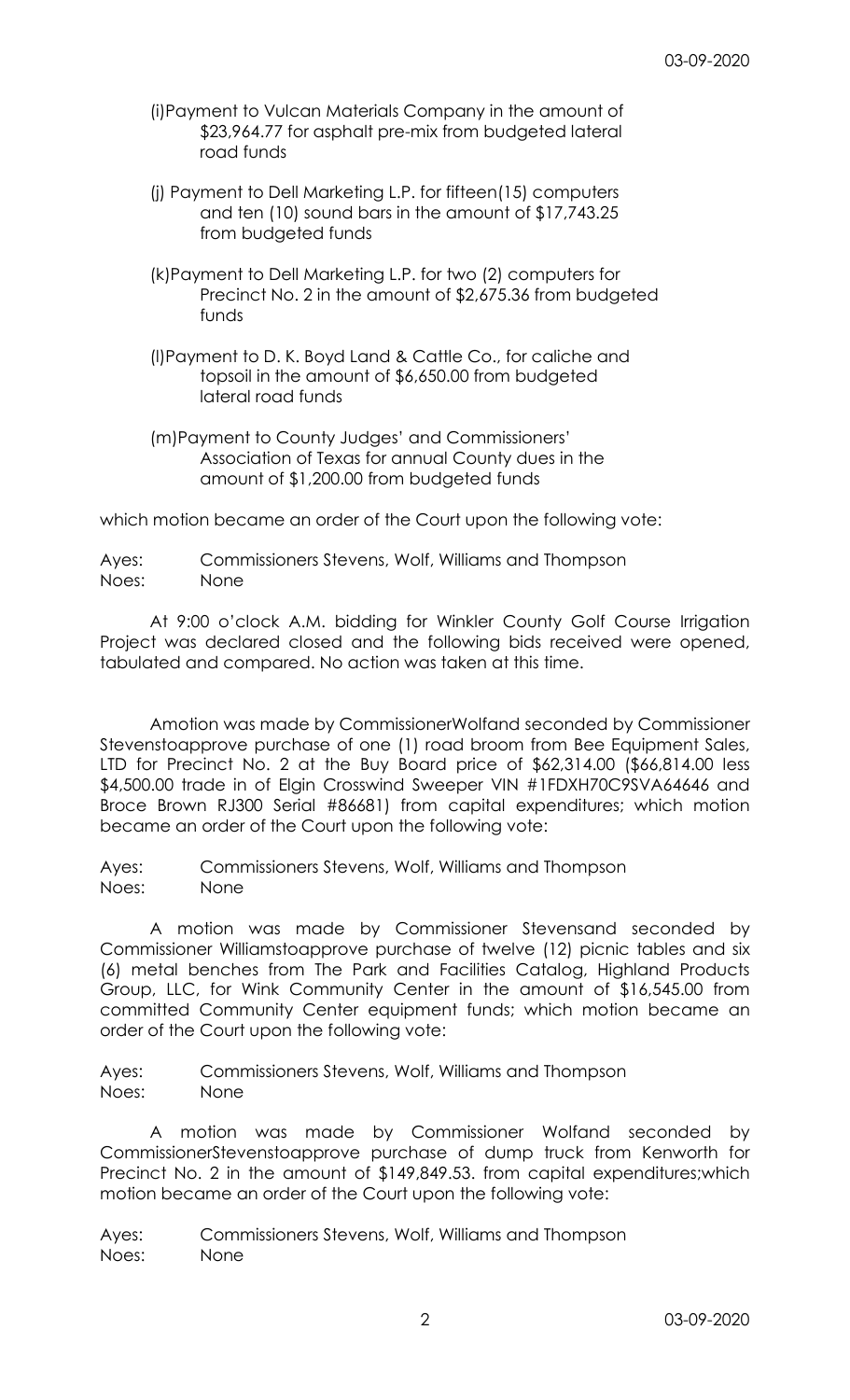Following discussion regarding AEDs for Winkler County building, a motion was made by Commissioner Stevensand seconded by Commissioner Williamstoapprove purchase of six (6) AEDs for Winkler County buildings from Stryker Medical in the amount of \$15,211.56 from budgeted funds; which motion became an order of the Court upon the following vote:

Ayes: Commissioners Stevens, Wolf, Williams and Thompson Noes: None

 Following discussion regarding 2020 Ford F350 truck, a motion was made by CommissionerWolf and seconded by Commissioner Williamstoapprove purchase of one (1) 2020 Ford F350 truck for Kermit Volunteer Fire Department from Kermit Motor Company in the amount of \$43,760.00 from committed funds; which motion became an order of the Court upon the following vote:

Ayes: Commissioners Stevens, Wolf, Williams and Thompson Noes: None

 A motion was made by Commissioner Williams and seconded by Commissioner Thompson toapprove purchase and installation of ten (10) security cameras from Guardian Solutions at the Winkler County Recreation Center in an amount not to exceed \$13,868.74 from capital expenditures; which motion became an order of the Court upon the following vote:

Ayes: Commissioners Stevens, Wolf, Williams and Thompson Noes: None

 A motion was made by Commissioner Williams and seconded by Commissioner Stevens toapprove purchase of twenty (20) picnic tables from The Park and Facilities Catalog, Highland Products Group, LLC, for the Winkler County Park in Kermit in the amount of \$12,450.00 from committed park improvement funds; which motion became an order of the Court upon the following vote:

Ayes: Commissioners Stevens, Wolf, Williams and Thompson Noes: None

 A motion was made by CommissionerWilliams and seconded by Commissioner Thompson toapprove purchase of 2021 Ford F750 gas dump truck from Grande Truck Center for Precinct No. 3 at the Buy Board price of \$71,221.00 with \$67,000.00 from Precinct No. 3 capital expenditures and \$4,221.00 from committed park improvement funds; which motion became an order of the Court upon the following vote:

Ayes: Commissioners Stevens, Wolf, Williams and Thompson Noes: None

 A motion was made by Commissioner Wolf and seconded by Commissioner Stevens toapprove payment to Professional Turf Products for Multi Pro sprayer for Precinct No. 2 in the amount of \$43,550.88 from capital expenditures; which motion became an order of the Court upon the following vote:

Ayes: Commissioners Stevens, Wolf, Williams and Thompson Noes: None

 A motion was made by Commissioner Williams and seconded by Commissioner Thompson toapprove payment to Siddons-Martin Emergency Group for repair to EMS Rescue 2 vehicle in the amount of \$7,338.61 from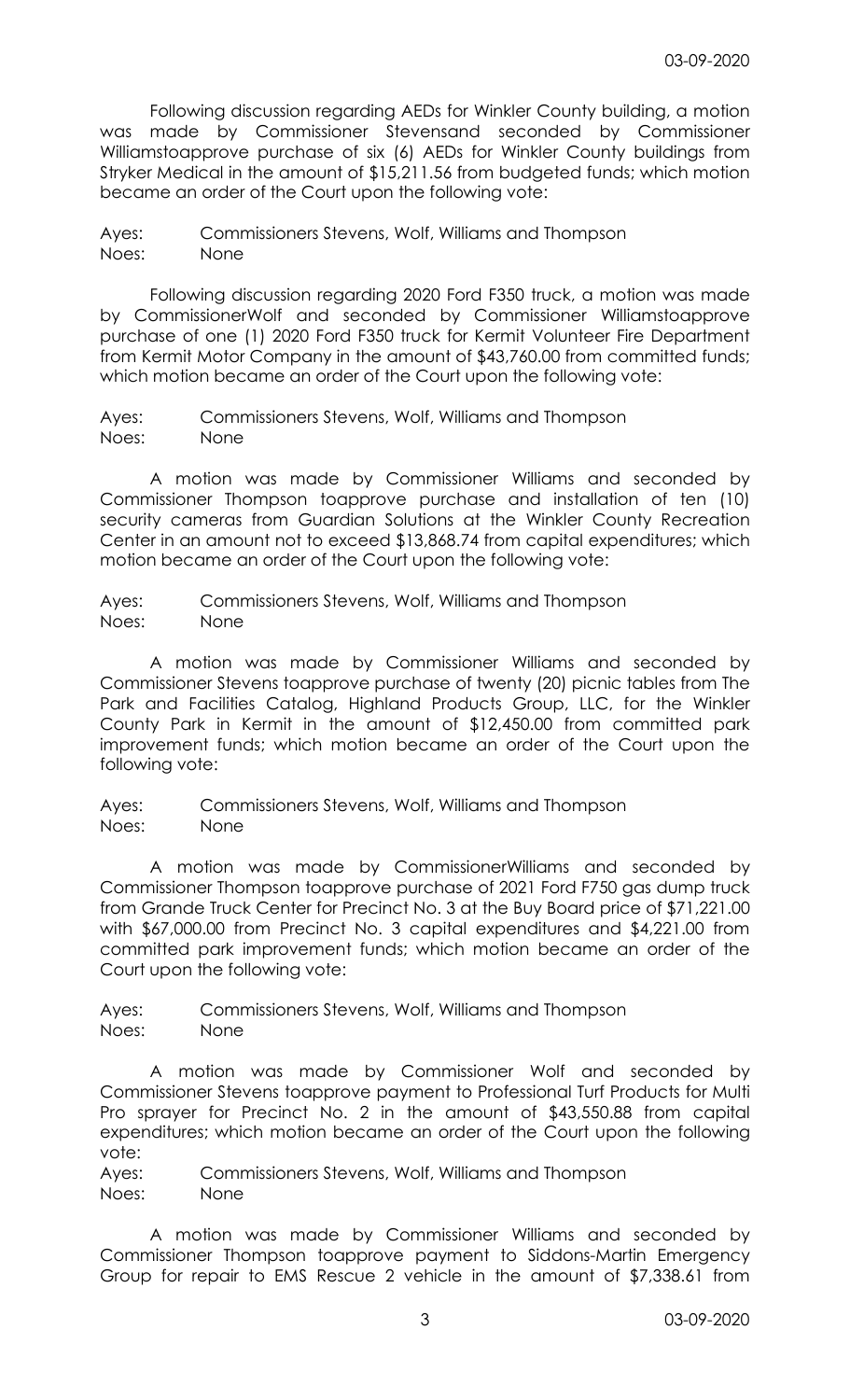budgeted funds; which motion became an order of the Court upon the following vote:

Ayes: Commissioners Stevens, Wolf, Williams and Thompson Noes: None

 A motion was made by Commissioner Stevens and seconded by Commissioner Thompson to approve Kermit Community Center change order(s) and modification(s); which motion became an order of the Court upon the following vote:

Ayes: Commissioners Stevens, Wolf, Williams and Thompson Noes: None

INSERT

 A motion was made by Commissioner Wolf and seconded by Commissioner Stevens to approve Wink Community Center change order(s) and modification(s); which motion became an order of the Court upon the following vote:

Ayes: Commissioners Stevens, Wolf, Williams and Thompson Noes: None

## INSERT

 There were no Winkler County Courthouse construction claim(s) for the Court to consider at this time.

 A motion was made by Commissioner Stevens and seconded by Commissioner Thompson to approve Kermit Community Center construction claim(s); which motion became an order of the Court upon the following vote:

Ayes: Commissioners Stevens, Wolf, Williams and Thompson Noes: None

# INSERT

 A motion was made by Commissioner Stevens and seconded by Commissioner Williams to approve Wink Community Center construction claim(s); which motion became an order of the Court upon the following vote:

Ayes: Commissioners Stevens, Wolf, Williams and Thompson Noes: None

## INSERT

 A motion was made by Commissioner Williams and seconded by Commissioner Thompson to approve Winkler County Airport construction claim(s); which motion became an order of the Court upon the following vote:

Ayes: Commissioners Stevens, Wolf, Williams and Thompson Noes: None

# INSERT

 There were no Winkler County Golf Course construction claim(s) for the Court to consider at this time.